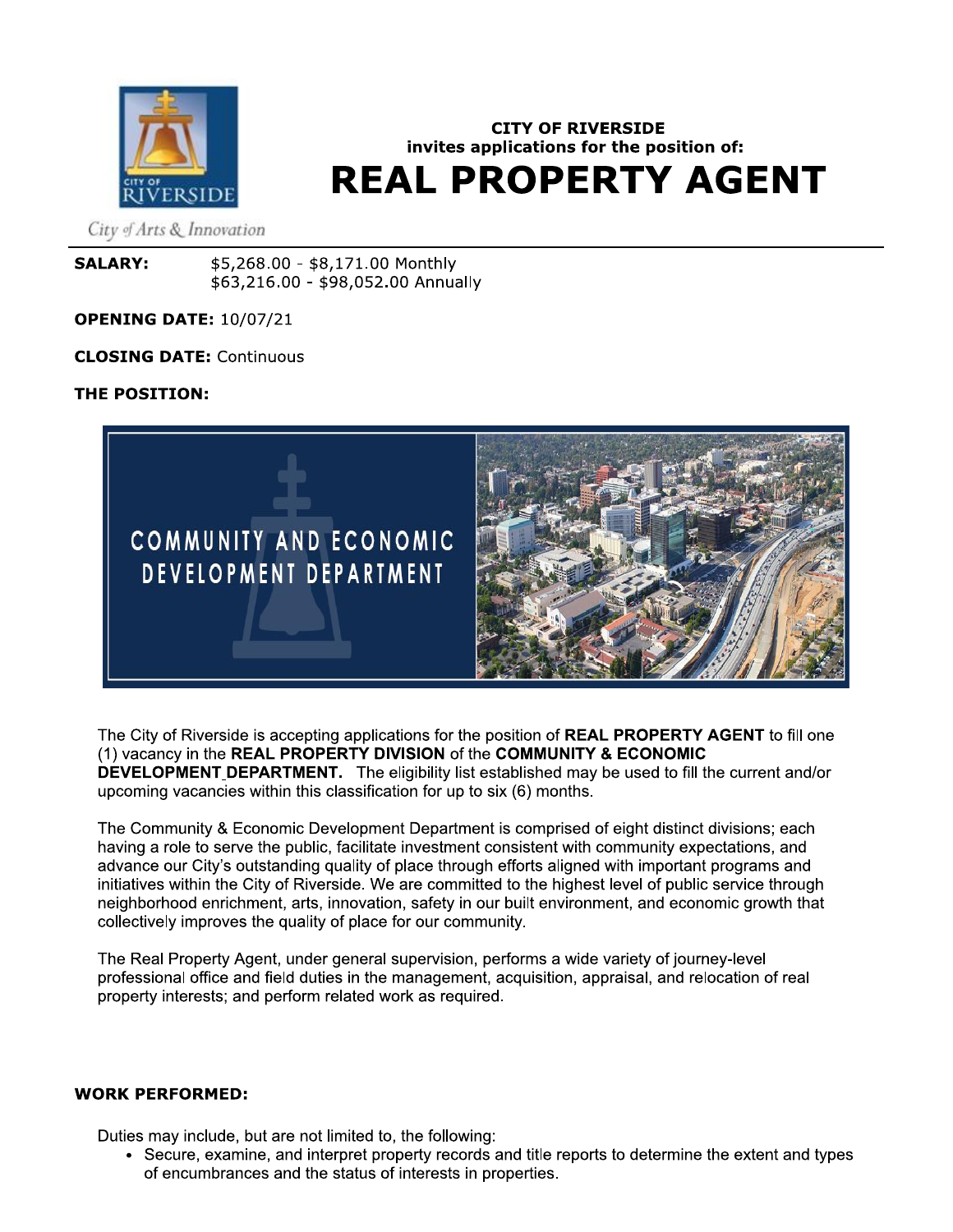- Analyze and determine the effect of encumbrances.
- Negotiate with parties of interest to remove liens, judgments, or other encumbrances.
- Prepare necessary documents to effect title changes.
- Make appraisals of properties and review independent appraisals to determine market value and costs necessary in securing properties for City use.
- Examine engineering plans and property maps to determine extent of property requirements for street rights-of-way and easements.
- Negotiate with property owners, in person or through correspondence, to establish terms and conditions of property conveyances.
- Recommend settlement terms and course of action to City departments and officials.
- Investigate sites, buildings, and prevailing rates in the area of desired location; gather sales, zoning, assessment valuation, improvements, tax, and other pertinent information for use in developing appraisals.
- Secure execution of formal lease documents; prepare outline and lease terms for attorney's use.
- Coordinate the disposition of real property interests.
- Assist residential and commercial property owners and tenants in relocating under the Property Acquisition and Relocation Act of 1970.
- Maintain records and prepare a variety of reports.
- Represent the City in the community and at professional meetings as required.

# **QUALIFICATIONS:**

## **Recruitment Guidelines:**

**Education:** Equivalent to a Bachelor's Degree from an accredited four-year college or university with major work in business administration, economics, real estate, or a closely related field. Two years of additional qualifying experience may substitute for two years of education.

**Experience:** Three years of experience in the appraisal, acquisition, management, and/or record keeping of public property.

## **Highly Desired Qualifications:**

• Leasing and property management experience.

## **SELECTION PROCESS:**

### **DOCUMENTS REQUIRED AT THE TIME OF APPLICATION:**

- 1) Completed Employment Application
- 2) Completed Supplemental Questionnaire
- 3) Resume

The selection process will begin with an employment application package screening, with the best qualified candidates being invited to participate further in the assessment process. This process may include any combination of written, performance, and oral assessments to evaluate job-related education, experience, knowledge, skills, and abilities. Those who successfully complete the selection process will be placed on the eligibility list for this classification.

It is the responsibility of candidates with a disability requiring accommodation in the assessment process to contact the Human Resources Department in writing to request such accommodation prior to the closing date of this recruitment.

Appointment may be subject to the successful completion of a pre-employment background investigation, medical/physical examination, drug and alcohol test.

NOTE: The City reserves the right to modify selection devices and test instruments in accordance with